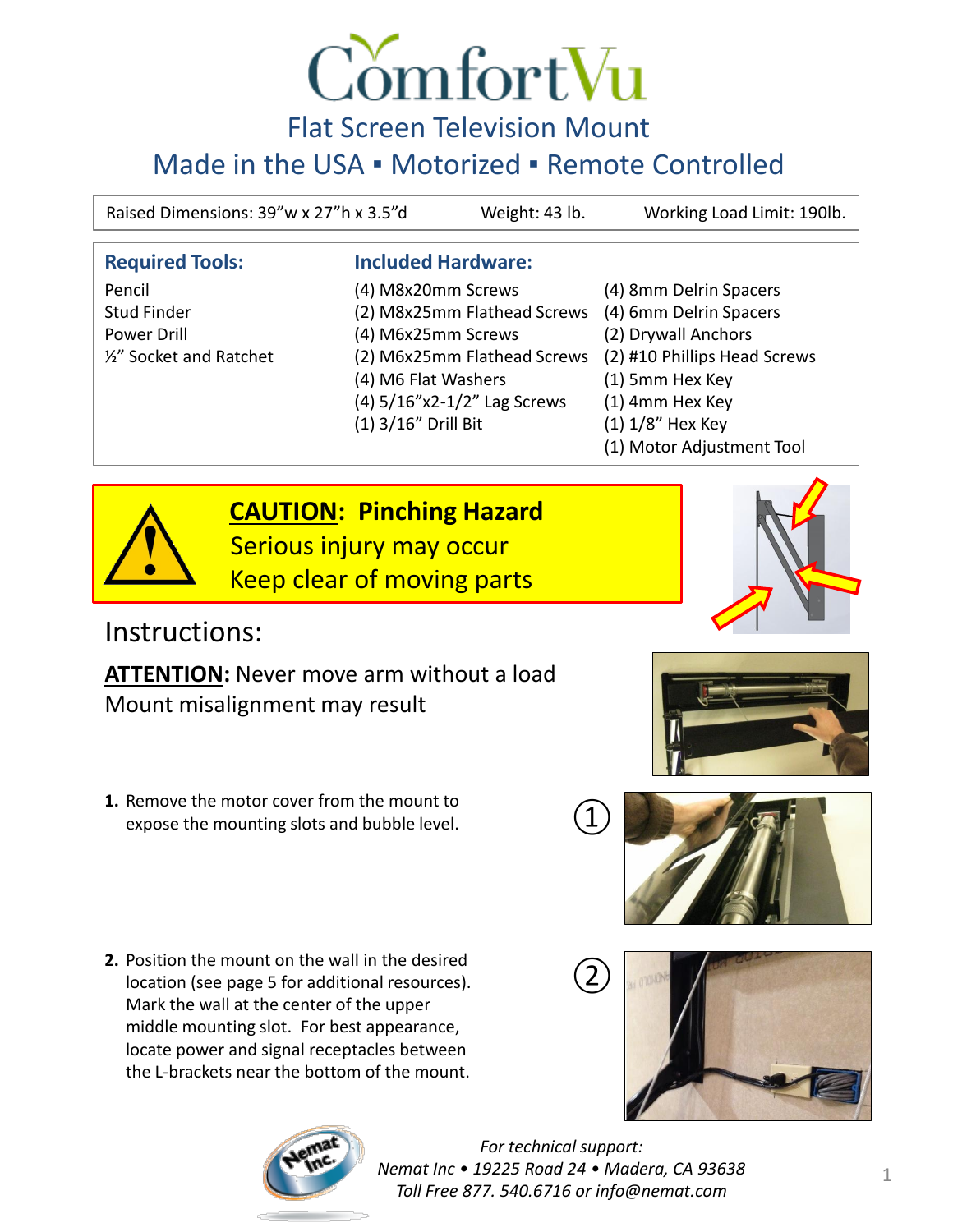# **ComfortVu**

#### Flat Screen Television Mount Made in the USA · Motorized · Remote Controlled

#### Instructions Continued:

- **3.** Locate a vertical stud on each side of the mark made in Step 2. It is recommended that the mount be secured to a minimum of two studs if mounted on a wood-framed wall. If the wall is constructed of another material, consult a licensed contractor for the best anchoring options.
- **4.** Position the mount in the desired location and level using the integrated bubble level. Place a mark where each mounting slot intersects a stud. Also mark the holes in the L-brackets at the bottom of the mount. Drill a hole 2 ½" deep at each mounting slot mark using the supplied drill bit. Install drywall anchors at the bottom hole locations.
- **5.** Insert four (4) lag screws through the mounting slots and into the wall. Verify that the mount is level and securely tighten all screws. Secure the lower L-brackets with #10 Phillips-head screws into the drywall anchors. **WARNING: A minimum of four (4) lag screws MUST be used to install the mount to the wall. Each lag screw MUST be securely fastened to the CENTER of the wall stud in every location. Please contact and use a professional installer if necessary.**
- **6.** Carefully lay the TV on a flat surface face down to access the back mounting holes.











*For technical support: Nemat Inc • 19225 Road 24 • Madera, CA 93638 Toll Free 877. 540.6716 or info@nemat.com*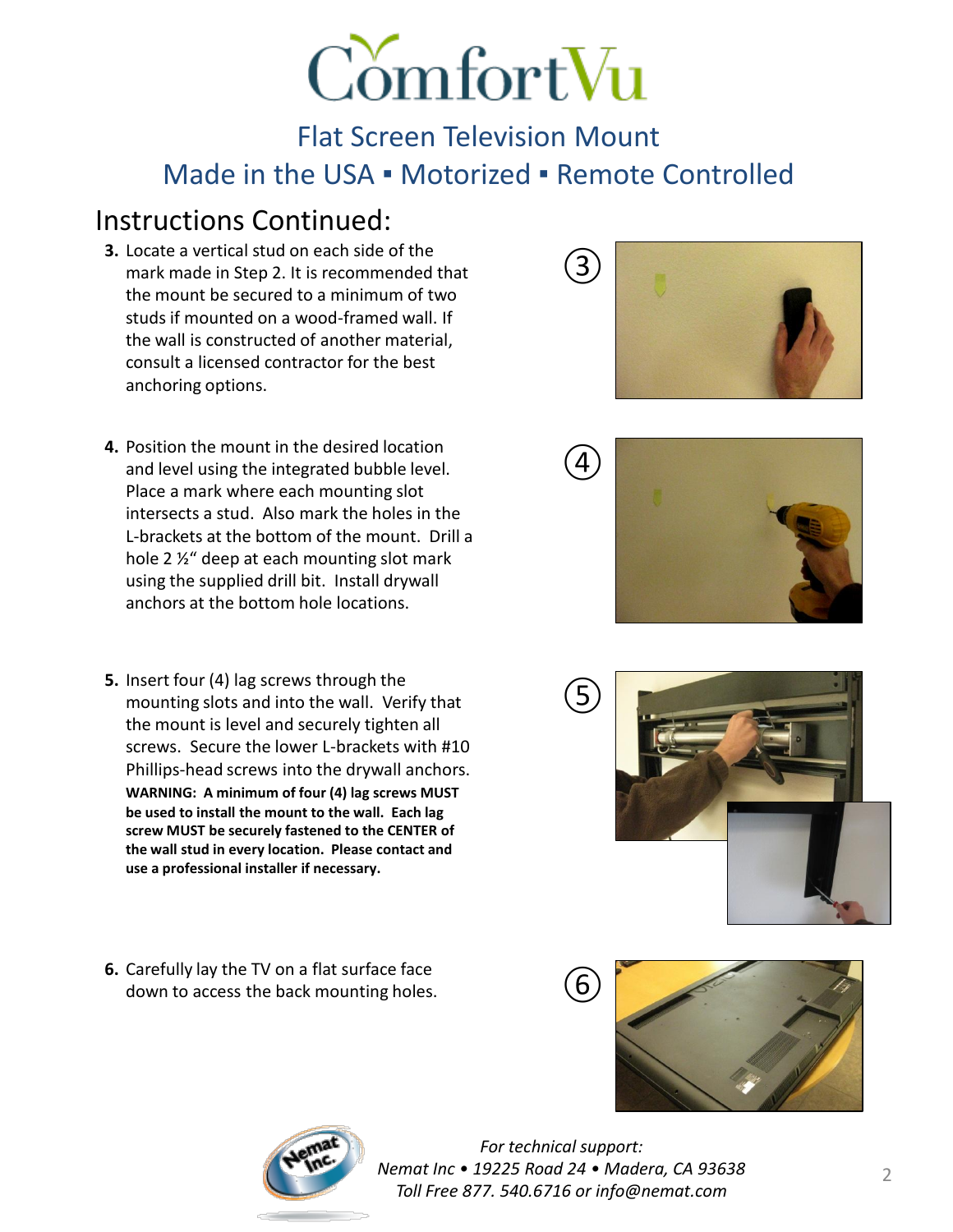# ComfortVu

Flat Screen Television Mount Made in the USA · Motorized · Remote Controlled

### Instructions Continued:

- **7.** Center both TV mount straps vertically between the top and bottom edges of the TV over the mounting holes with the bare aluminum hooks at the top. Select the strap mounting holes that most closely match the TV and attach the straps to the TV with M6 or M8 screws. Insert black Delrin spacers between the strap and TV back if required.
- **8.** Plug in the mount and lower the arm. Apply moderate downward pressure to the arm to maintain cable tension while the arm is moving.
- ⑦



- **9.** Lift the TV into position and hook the bare aluminum hooks over the angled center section of the arm. Ensure that the hooks and straps sit flush against the center section of the arm. Slide the TV as required to center.
- **10.** Press a safety block onto the pins of each of the mount straps. Secure by tightening the set screws against the center section.





*For technical support: Nemat Inc • 19225 Road 24 • Madera, CA 93638 Toll Free 877. 540.6716 or info@nemat.com*

⑨